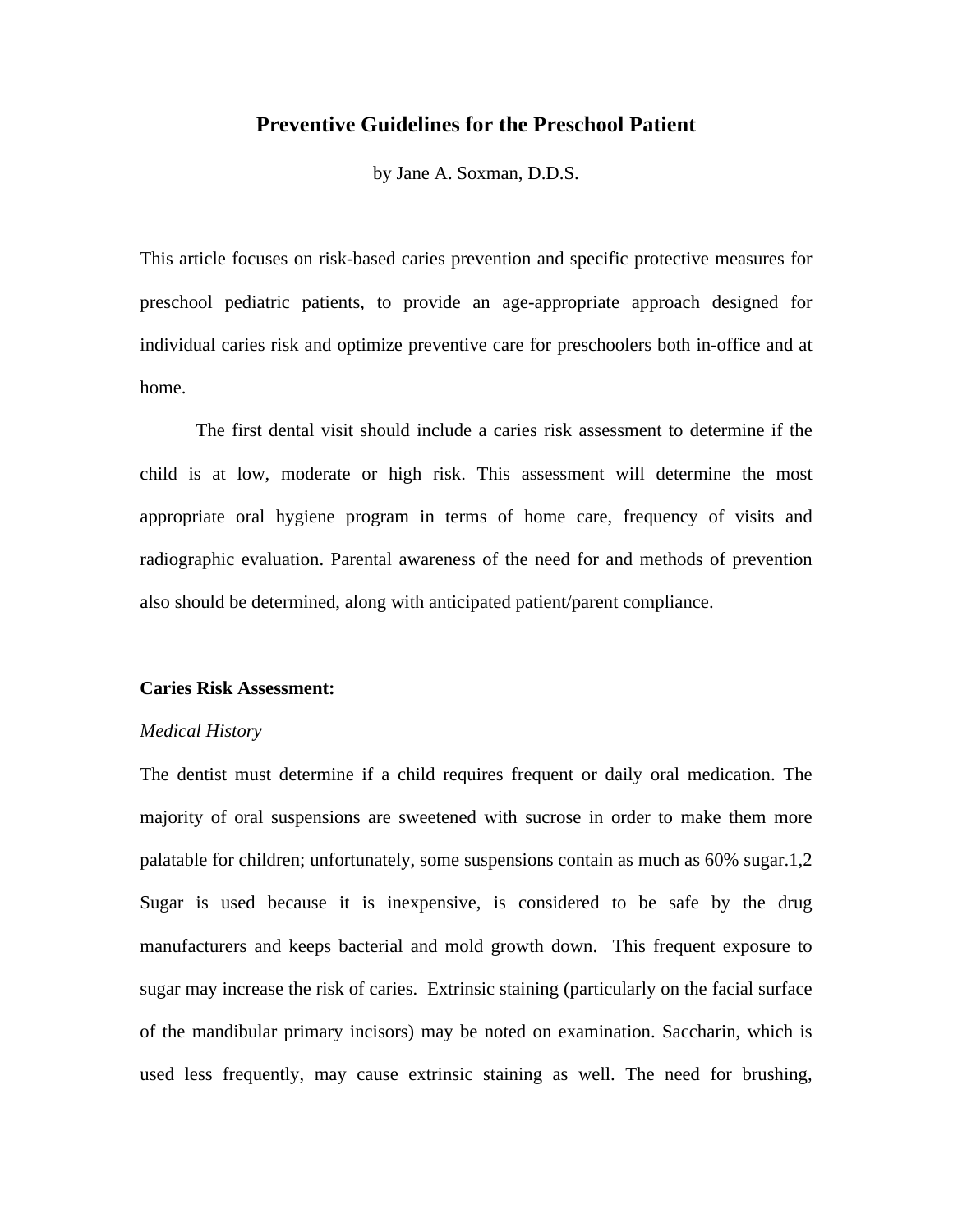especially after the bedtime dose of medication, should be stressed. The lower lip should be gently retracted to access the mandibular incisors.

Amoxicillin's contribution to mottling of the enamel or fluorosis has recently been questioned. Hong et al suggested that excessive consumption of amoxicillin during a child's first year may contribute to primary tooth fluorosis; fluoride intake was still considered to be the most predictive of primary tooth fluorosis.3*.* Primary tooth fluorosis occurs on the buccal surface of the second primary molars; these molars begin to form in utero at 18 weeks and are completed when a child is 10 months old. Fluorosis of the buccal surface of the second primary molars may not present an esthetic problem; however fluorosis of the maxillary permanent incisors (which begin to form at three to four months of age) could be a cause for concern.

## *Quality of Enamel and Occlusal Morphology*

The risk of caries increases if the enamel is hypocalcified or hypoplastic. Congenital enamel defects may be monitored without intervention if no clinical caries are evident. A glass ionomer or fluoride varnish may be indicated if the oral hygiene is poor or if the diet is contributing to enamel breakdown. A flat or non-glossy appearance of the enamel of the primary maxillary incisors is often predictive of excessive juice intake. Parents should be counseled regarding the effect of the combination of sugar and acid causing enamel dissolution or breakdown. Constant use of the "sippy cup" is as detrimental as a baby bottle containing cariogenic drinks. 4.

The morphology of the occlusal surfaces of the primary molars should be noted. Flat occlusal morphology suggests a low risk for occlusal caries, while deep pits and fissures warrant discussion regarding salivary clearance of snacks. Starchy snacks such as

2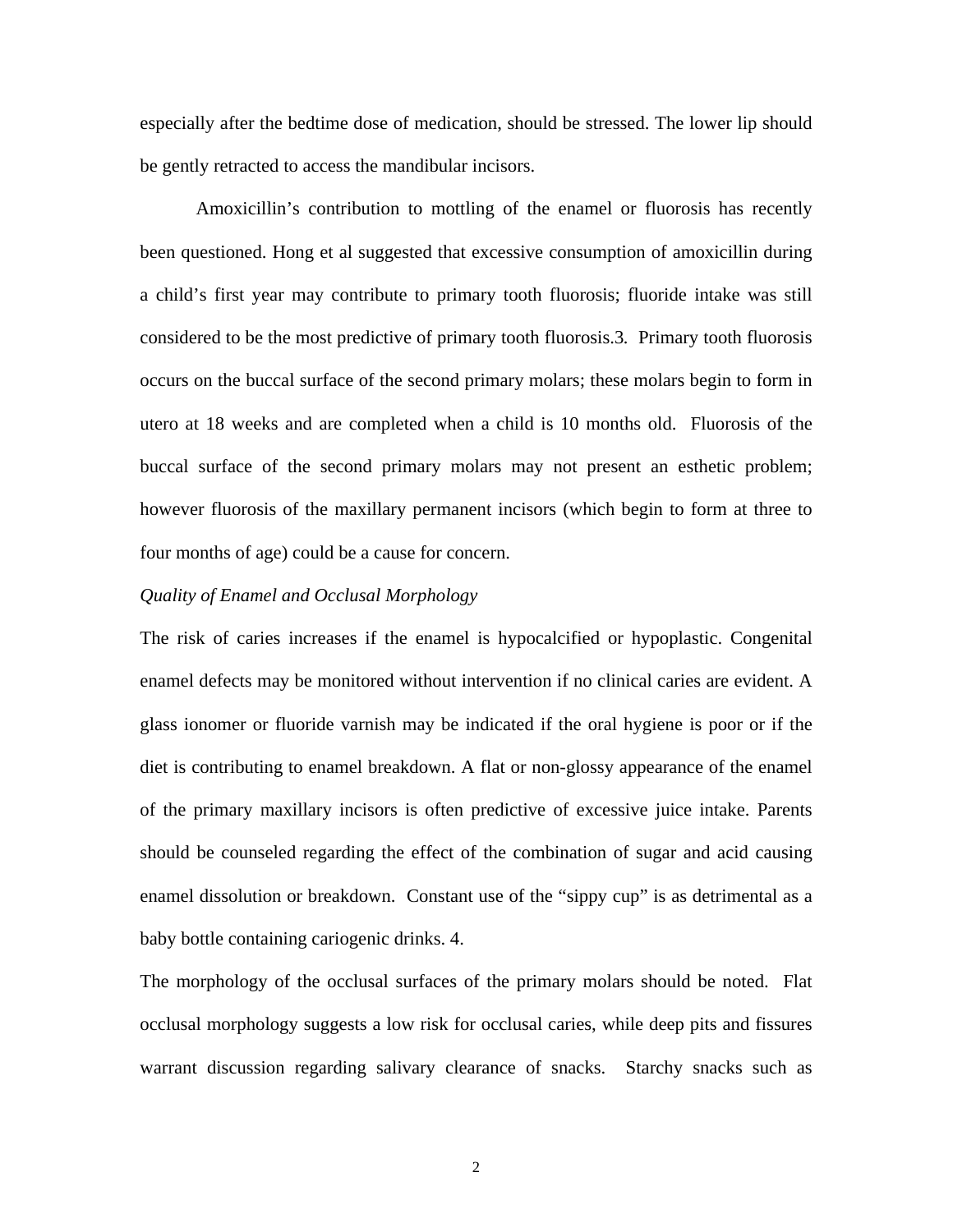crackers and chips should be discouraged. To determine is salivary clearance has been effective, parents are advised to check for food residue in occlusal pits and fissures 20 minutes after the child has eaten a common snack; if the pits and fissures are filled with food, the snack should be discontinued.

For children with early childhood caries or those who are considered to be at risk, chewing gum sweetened with xylitol has been shown to reduce caries experience.5*.*  Xylitol inhibits and suppresses Streptococcus mutans and compared to sorbitol, it is not fermented by S. mutans or S. sobrinus.6*.* Combinations of xylitol and sorbitol in chewing gum are equally effective in reducing plaque levels, but are less effective in reducing S. mutans than pure xylitol.7*.* 

# *Interdental Spacing*

In the author's experience, a three-year-old child who lacks posterior interproximal spacing is at increased risk for interproximal caries by the time he or she is 4.5 years old. Parents should receive instruction in flossing. For home flossing, the child should be placed in a semi-supine position with a good light source; parents often have commented to the author how this approach facilitates flossing their children. Wild Flossers (Johnson & Johnson, New Brunswick, NJ; 800.526.3967) and Stages Kids' Flossers (Oral-B, South Boston, MA; 800.566.7252) both have child-friendly designs and are simple to use. The floss can be dipped in toothpaste for easier flossing through tight contacts and to provide some interproximal fluoride.

## *Maternal Factors*

A "Window of Infectivity" has been described as the time when a child initially acquires S. mutans. The earliest age described is prior to the eruption of the first tooth with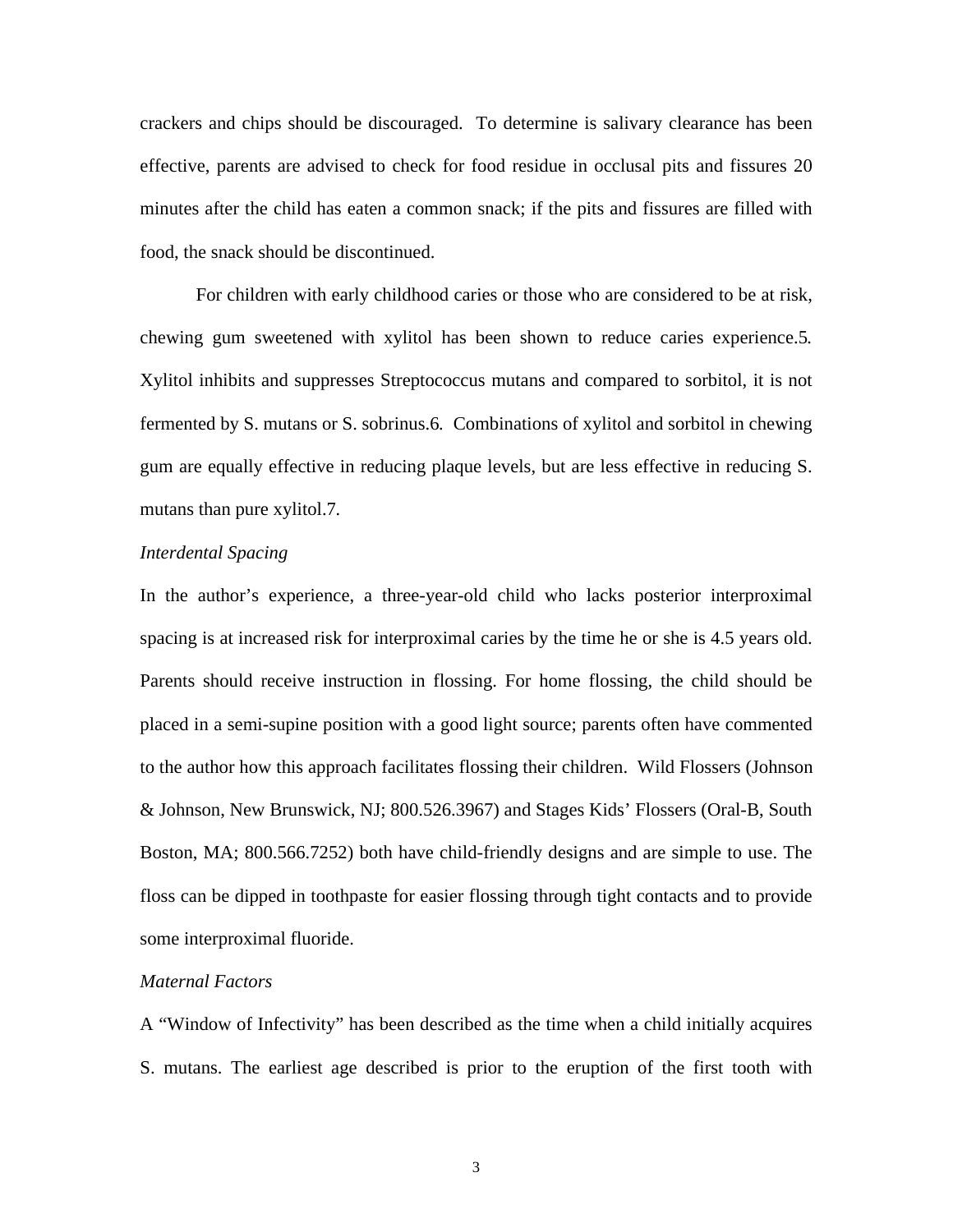bacteria being isolated from Bohn's nodules, and as late as eleven years of age.8,9. According to Wan et al, mothers whose children were infected more frequently tended to have high levels of S. mutans, poor oral hygiene, periodontal disease, low socioeconomic status, and engaged in frequent snacking, compared to mothers of noninfected infants.10*.* Slavkin reported that the genotypes of S. mutans isolated from the saliva of Mothers and their female infants were identical 88% of the time.11*.* 

Bacterial transmission occurs by a vertical route from parent/caretaker to the child. The cariogenic bacteria may be transferred to the child through the tasting of food; the sharing of utensils, cups, and pacifiers; and kissing. This information should encourage women to reduce oral levels of cariogenic bacteria through restorations, xylitol chewing gum, and antiseptic rinses, as well as by using fluoride in topical office treatments, rinses and/or varnish prior to delivery. A study by Lewis et al reported that when pediatricians were asked if cavity-causing bacteria could be transmitted between mother and child, 60% of the pediatricians answered incorrectly.12. The dental team may provide the only counseling in this area. Maternal smoking habits have also been linked with caries prevalence.13.

### *Diet*

Although sugar consistently has been implicated in caries experience, early introduction of salty meals and foods has been implicated regarding the increased risk of early childhood caries.*14.* A food's consistency or nature is more important than its actual amount of fermentable carbohydrates. Highly retentive foods are more cariogenic than those that are cleared rapidly by saliva.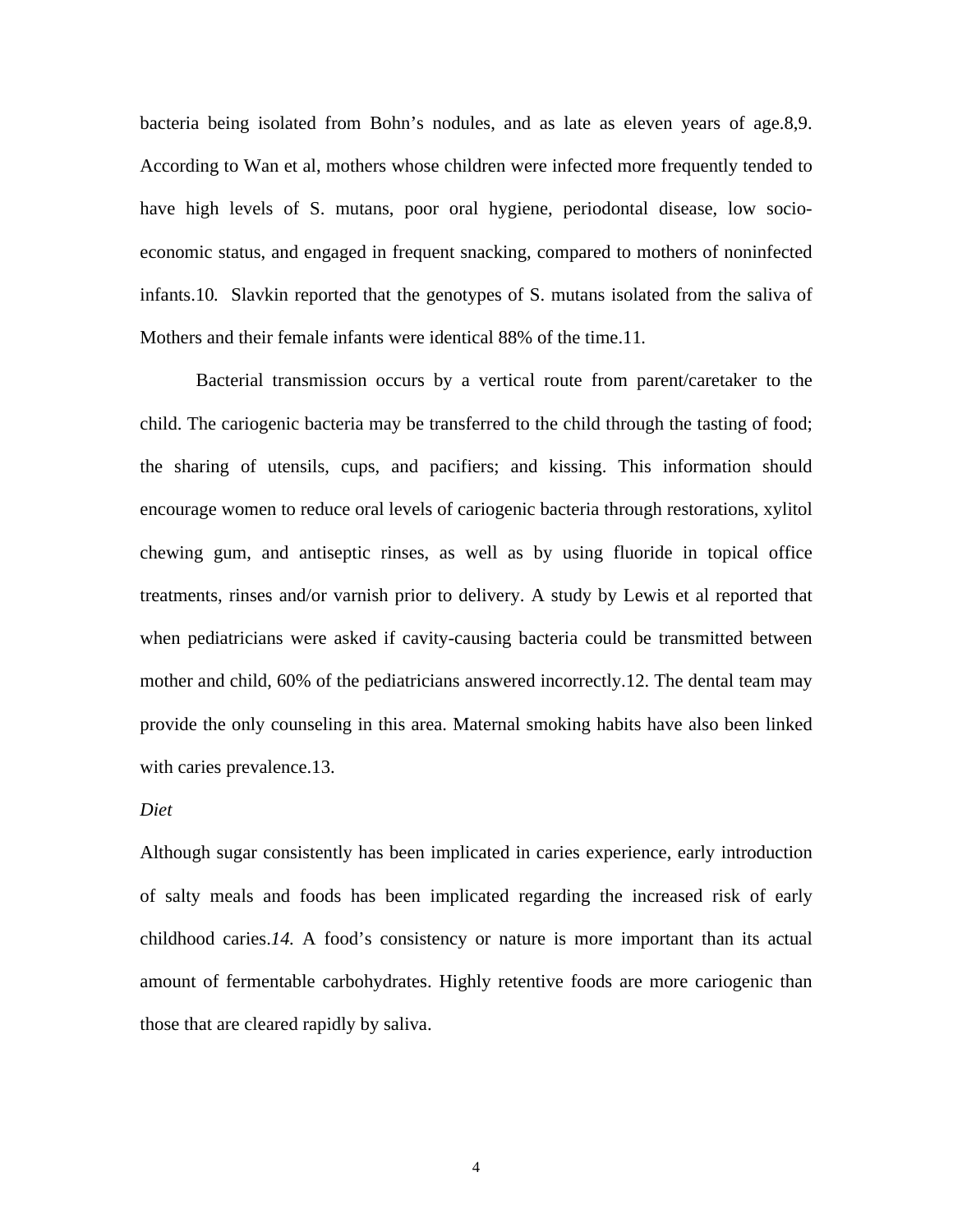The most critical consideration is the number of times per day that the teeth are exposed to fermentable carbohydrates.15. Juice consumption outside of mealtime should be addressed and discouraged. White grape juice presents the additional concern of fluorosis in the preschool child with its high fluoride content.*16.* Carbonated soft drinks also may contain high levels of fluoride.*17.* Chewable vitamins are very popular, although children at high risk for caries should discontinue taking chewable vitamins sweetened with sugar; sorbitol may be a better alternative.

#### *Oral Hygiene*

The dentist should determine parental awareness of preventive measures. Because infants can be infected with S. mutans prior to tooth eruption, brushing should begin when the first tooth erupts. *18.* Parents should be in charge of a child's brushing until the child is able to tie his or her shoes or write his or her name clearly---usually at five to six years of age. No particular technique for brushing is necessary, but the dentist/hygienist should stress that all surfaces must be brushed. The brush can be rotated in the posterior to brush open interproximal areas; a large model can be very helpful for demonstration.

If the child's mouth is stretched wide open, the buccal surfaces may be difficult to access. With the mouth partially closed, the cheeks are more flaccid and the buccal surfaces much more accessible. The author finds the Stages 3 toothbrush (Oral-B) to be ideal for this age group. The blue area on the brush provides a guide as to how much toothpaste should be dispensed. The head is small and rounded at the tip with a rubber-like covering. With the occurrence of intraoral puncture wounds from impaling a toothbrush, this rounded, softer tip is very good for safety considerations.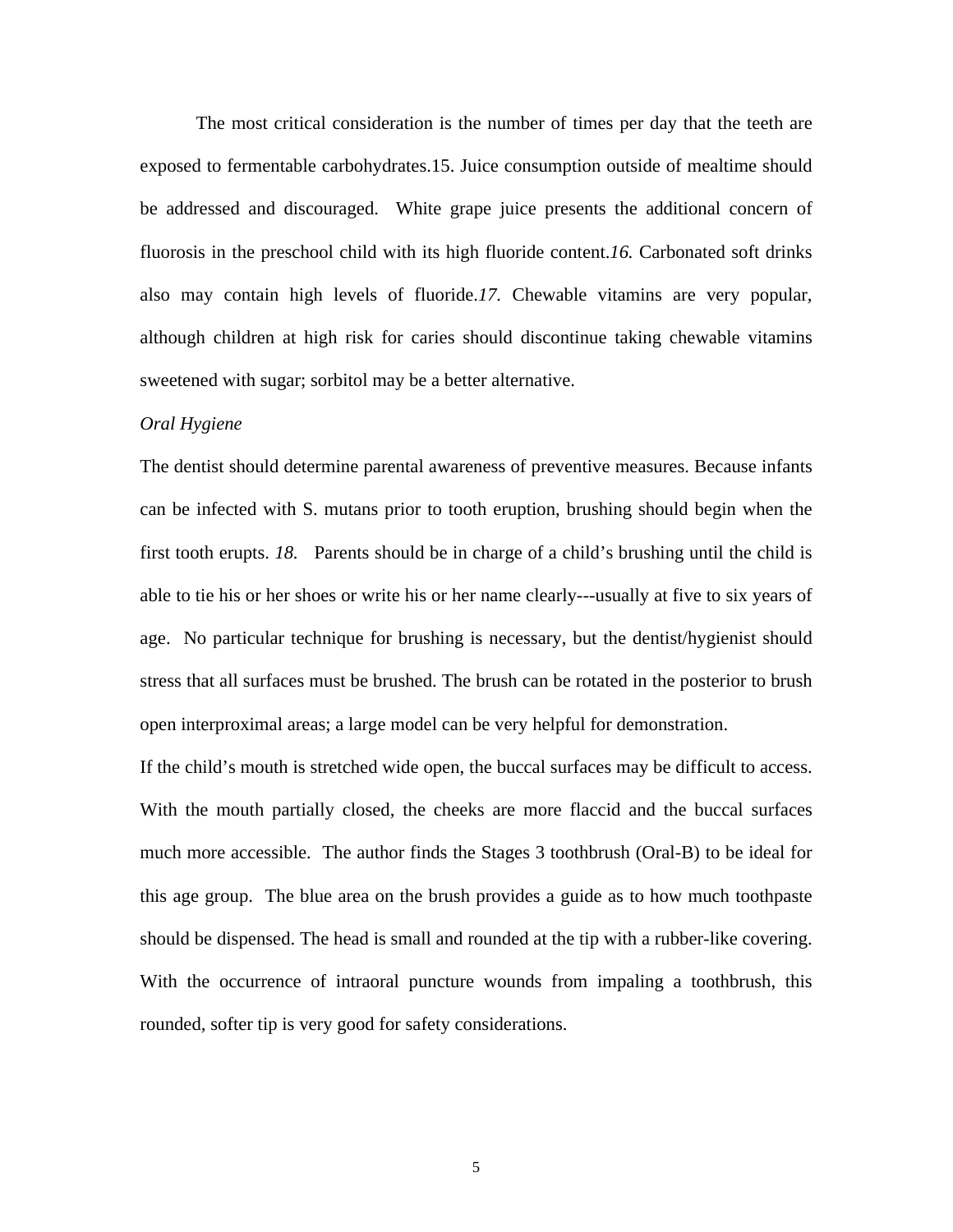If the child refuses any toothpaste, do not use it. If the child is caries active, the benefit of fluoridated toothpaste should be considered; parents should try various toothpastes until an acceptable one is found. Dentists should discuss the risk of fluorosis from toothpaste consumption. The pediatric formulations are sweeter than the adult formulations and less abrasive, but contain the same amount of fluoride (1,000ppm) as adult formulations. The transverse method of dispensing toothpaste to the brush can insure minimal fluoride exposure.*19.* 

Parents must be firm with children regarding the need for toothbrushing. Generally, fluoridated toothpaste is not recommended until the child reaches two years of age. Some studies recommend avoidance until age three. A 2000 study reported that children who started using a fluoridated toothpaste in a non-fluoridated area before age three were 4.43 times more likely to experience dental fluorosis than those who started using it after age three.20*.* Unless the child is caries active, toothpaste without fluoride is recommended prior to age three. Battery powered brushes do not appear to be any better than manual toothbrushes for plaque removal or gingival health among children age five or under. 21.

#### *Fluoride Exposure*

Due to the increasing incidence of fluorosis, the Centers for Disease Control (CDC) issued new guidelines for the prevention of dental caries.22. (www.cdc.gov/mmwr/previre/mmwrhtml/rr5014al.htm) The report recommends cautious use of fluoride supplements in children under six years of age. Other recent articles have noted an increase in enamel fluorosis among fluoride-deficient communities.23*.* Beltran-Aguilar et al suggested reducing the fluoride concentration in water, the contributor to fluorosis that can be controlled most easily.24. Fluoride supplements in the form of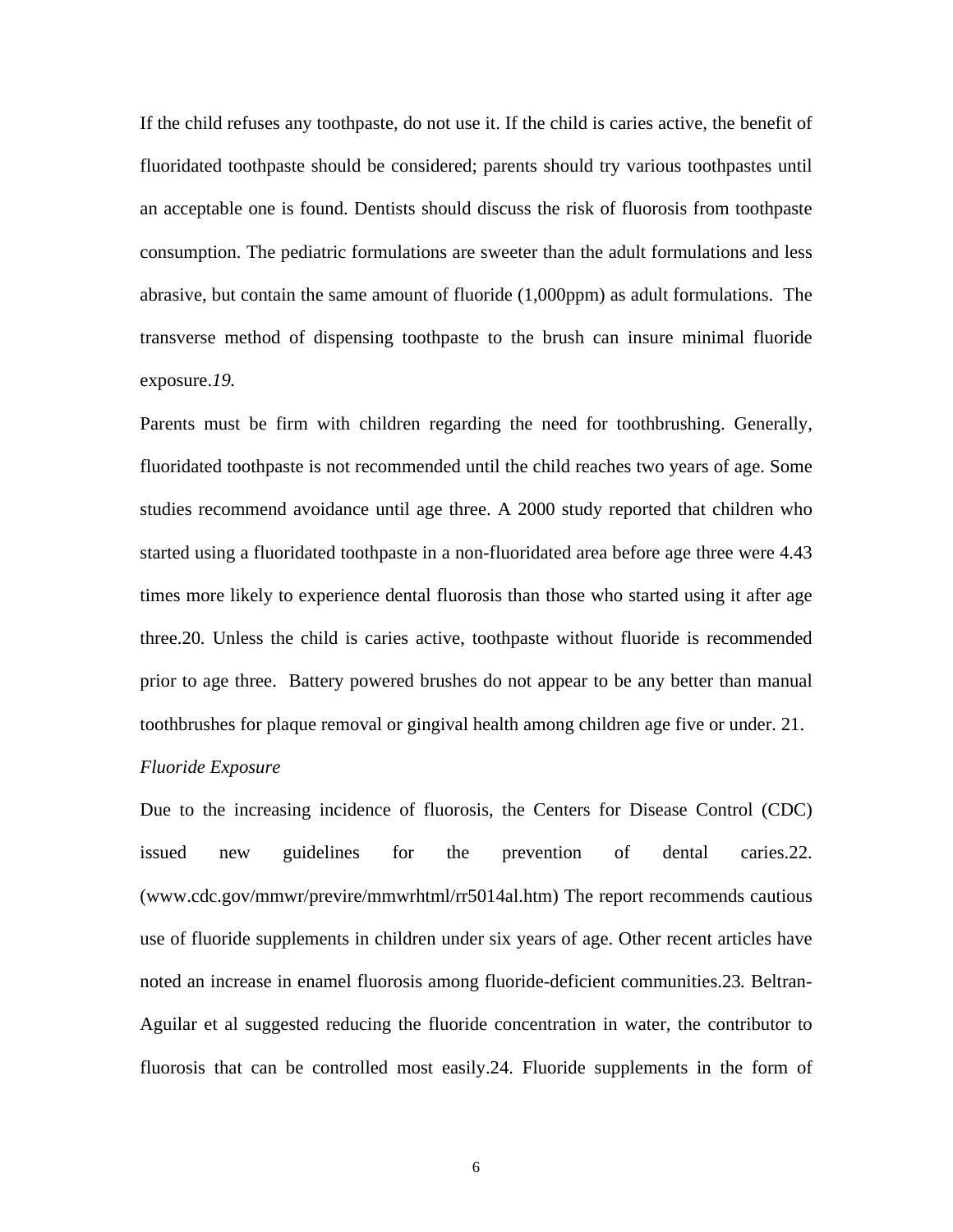chewable tablets are indicated for the high caries risk child, but the parent should be informed of the risk of fluorosis among children prior to age six.

Studies describe a halo effect with the myriad of sources that add to the fluoride exposure from toothpaste among preschool children. Juices, soft drinks, preservatives in foods, and incorrect assumption that the drinking water has less than optimal fluoride, all contribute to excessive fluoride exposure for the preschooler's developing enamel.25*.*  Water can be analyzed for fluoride levels using a kit from FluoriCheck. (Omnii Oral Pharmaceuticals, West Palm Beach, FL; 800.445.3386) It is important for parents to understand that the post-eruptive topical effect of fluoride is far more beneficial than the pre-eruptive effect for inhibition of demineralization and inhibition of bacterial enzymes. 26,27,28*.* 

Fluoride rinses are not recommended for children below six years of age. For the cooperative child, topical fluoride in-office treatments may begin at three years of age. A 2.0% neutral topical fluoride may be more tolerable for a child's first treatment and for children with a strong gag reflex. A one-minute application is adequate for the primary dentition. Foams are accepted better than gels and significantly reduce fluoride exposure and retention.*29.* A fluoride menu with pictures of the different flavors may be used.

Fluoride varnish is the most recent preventive adjunct for the pediatric patient; it is simple to apply and highly effective for incipient caries on smooth surfaces. Fluor Protector varnish (Ivoclar Vivadent, Inc., Amherst, NY; 800.533.6825) has been shown to reduce interproximal caries on primary teeth.30. It may also be applied to the entire dentition as a preventive measure, similar to a sealant or as an atraumatic restorative material. Other commercially available varnishes include Duraphat (Colgate-Palmolive,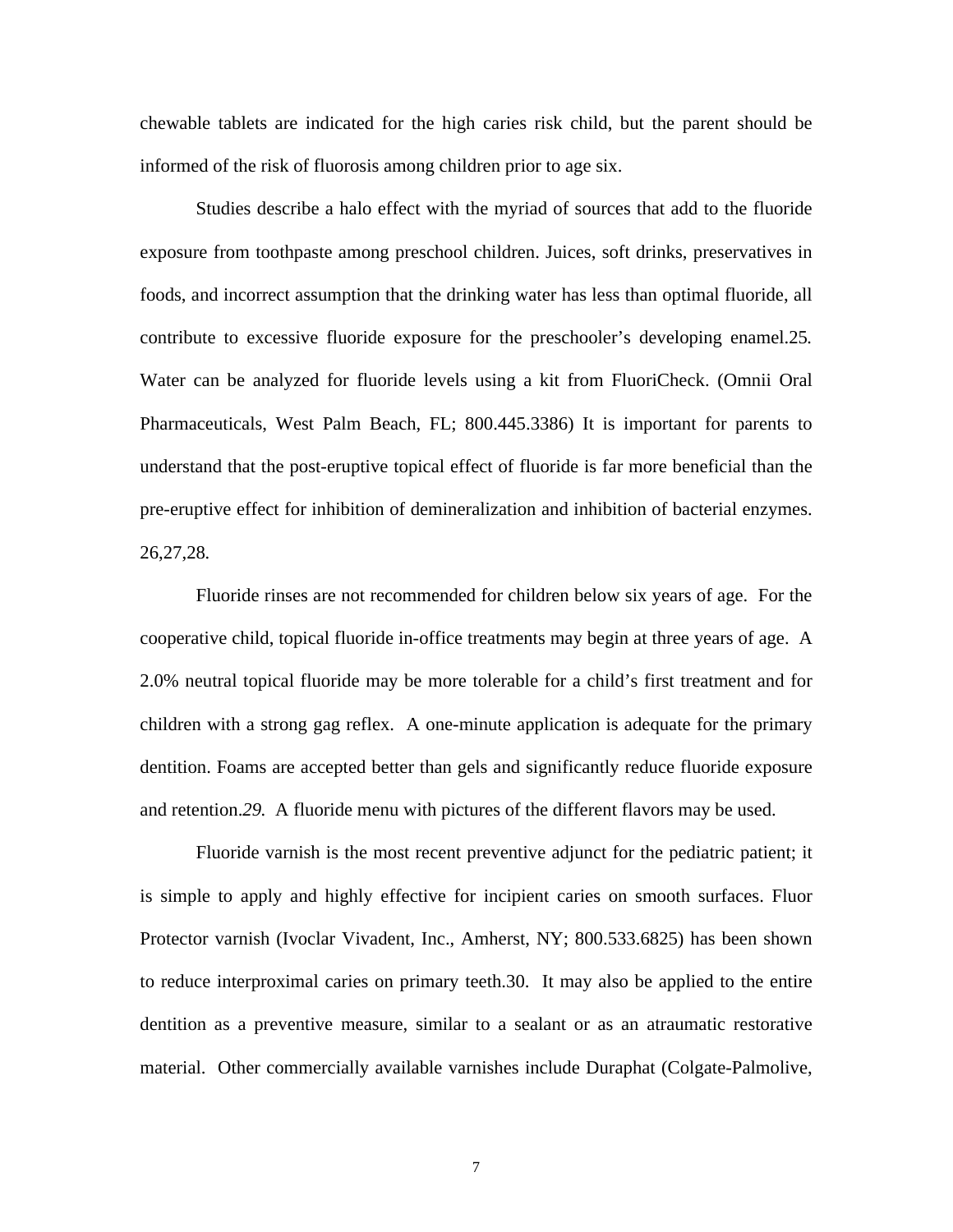Canton, MA; 800.763.0246), Duraflor (Medicom, Montreal, Canada; 800.800.361.2862), and CavityShield (Omnii Oral Pharmaceuticals). To date, only the state of Washington offers an insurance code for fluoride varnish, although progress is being made toward FDA approval for its use in caries prevention.

For the caries active preschooler, fluoride varnish may be substituted for the traditional topical fluoride treatment. After a toothbrush or rubber cup prophy, the teeth are dried with a 2x2 gauze sponge or compressed air. The varnish may be applied with a Benda Brush (Centrix Corporation, Shelton, CT; 800.235.5862), a sponge-tipped applicator or the brush that is supplied with some varnish kits. Varnish may be flossed through closed contacts. The child should not eat, drink, or brush his or her teeth for about an hour following the application. Frequency of application should be determined by the child's caries risk assessment. The recommendations in the literature range from every six months to once every three months to three applications over a one-week period.31*.* The risk of toxicity and fluorosis are not considered to be significant.

# *Caries Experience*

The child who presents with decay on his or her maxillary primary incisors would be classified as a high caries risk. Children who develop caries on the maxillary primary incisors by age three are eight times more likely to develop future buccal/lingual and interproximal caries than caries-free children at the same age.32*.* Children who experience early caries are at high risk for future caries in the permanent dentition.33,34. For caries active children who are too young or unable to cooperate for quality restorations without sedation or general anesthesia, atraumatic restorative treatment (ART) is minimally invasive and requires no local anesthesia. Caries are excavated with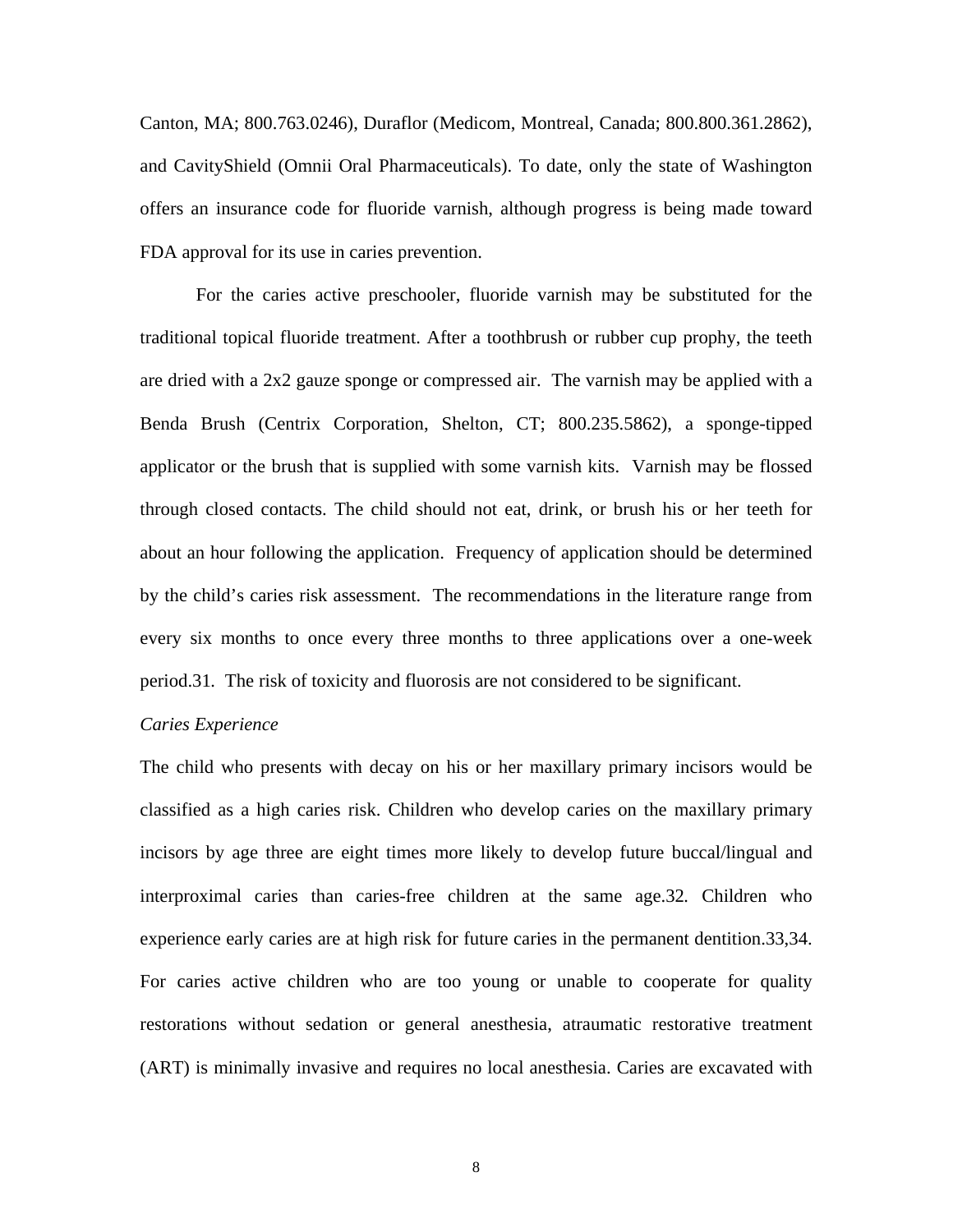hand instruments or slow speed, avoiding the pulp. (This procedure is not indicated for use with acute pulpitis or abscess.) Glass ionomer cement typically is used for the restoration and may be placed with a gloved finger. Fuji 1X GP (GC America Inc., Alsip, IL; 800.323.7063) is packaged in capsules and sets in about two minutes. The glass ionomers provide sustained fluoride release, caries inhibition or arrest and chemical adhesion to the tooth, avoiding the additional steps and time required for conventional bonding. Their poor wear and retention make the glass ionomers best suited for onesurface restorations in the primary dentition.35.

ART is an appropriate choice for indirect pulp capping, due to glass ionomer's ability to form a physiochemical bond to dentin and its thermal expansion properties. Post treatment, dentin hardness is increased, suggesting tissue remineralization.36. Cariesactive children should be seen every three to four months rather than every six months. Weinstein et al concluded that 45 minutes of parental counseling with motivational interviewing and six brief follow-up telephone calls were more effective than traditional education with pamphlets and a video.37*.* 

Dentists and hygienists should inform parents about the caries risk and the individually-designed preventive program. Table 1 presents some possible supporting statements for the low risk child.

Table 1

- There is no history of chronic use of antibiotics or other sugary medicines
- The chewing surfaces of the baby molars are flat
- The enamel is ideal with good generalized spacing
- Mother and/or father have no to low decay history

9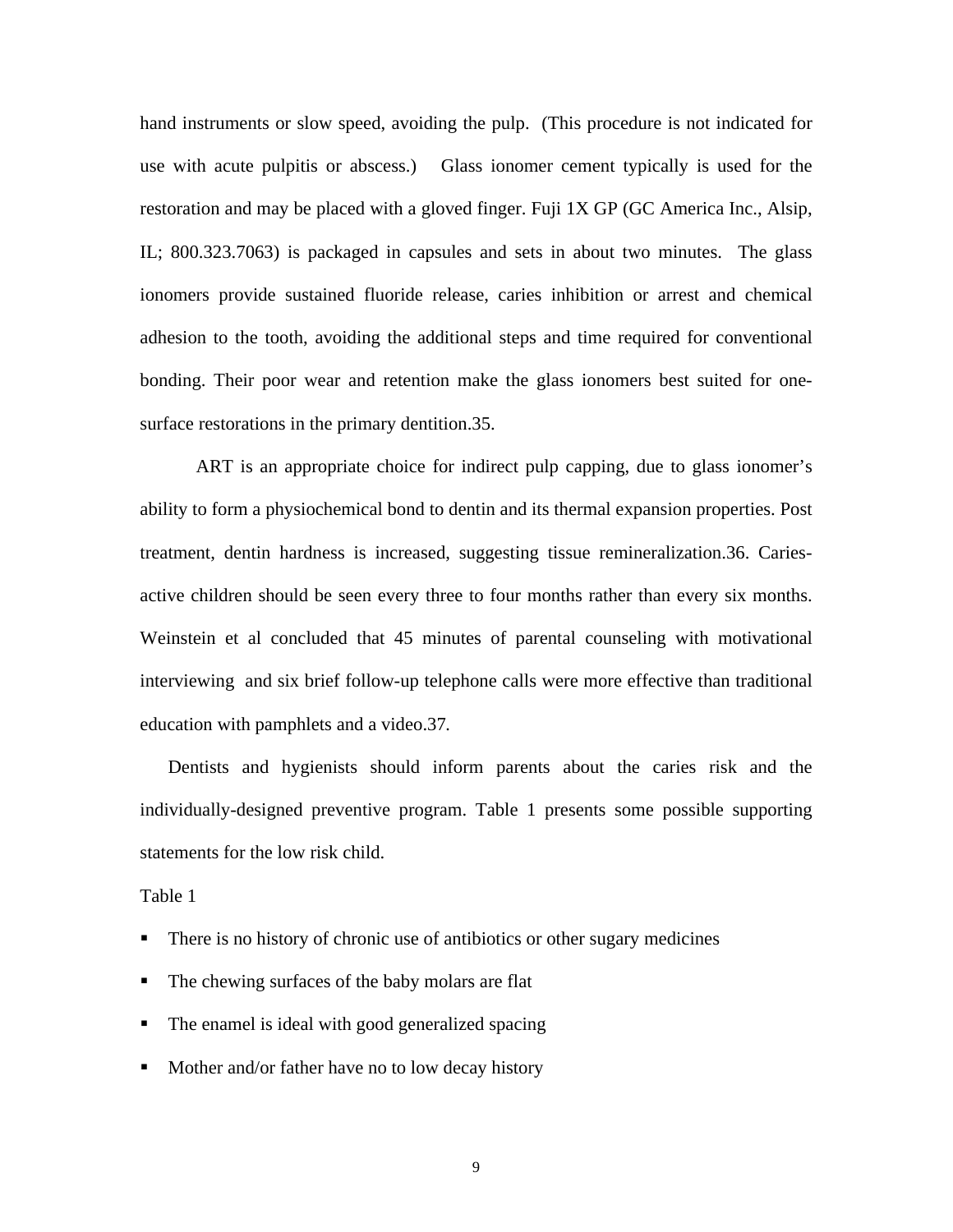- The diet would not contribute to decay
- **Parents are aware of good oral hygiene and compliant**
- Fluoride exposure is adequate
- There are no caries

Problems in a few or all of these areas may determine the child to be at moderate or high risk, requiring the incorporation of additional preventive measures both in-office and at home.

### **Conclusion**

The ability to provide restorative treatment for this age group is often limited by behavior. Sedation or general anesthesia may be necessary in order to insure quality treatment that also protects the developing psyche. Implementing age-appropriate preventive practices with both systemic and topical fluoride and atraumatic restorative treatment in conjunction with educating parents, are proven methods of successful alternatives to reduce or inhibit early childhood caries. Utilizing the Caries Risk Assessment for individual evaluation will offer clinicians an organized approach for appropriate and timely intervention for caries-active preschool children. The benefits of incorporating these personalized guidelines for our youngest patients will positively influence a lifetime of oral health.

## **Bibliography**

1. Hill EM, Flaitz CM, Frost GR. Sweetener content of common pediatric oral liquid medications. Amer Jour Hosp Pharmacy 1988;45:135-142.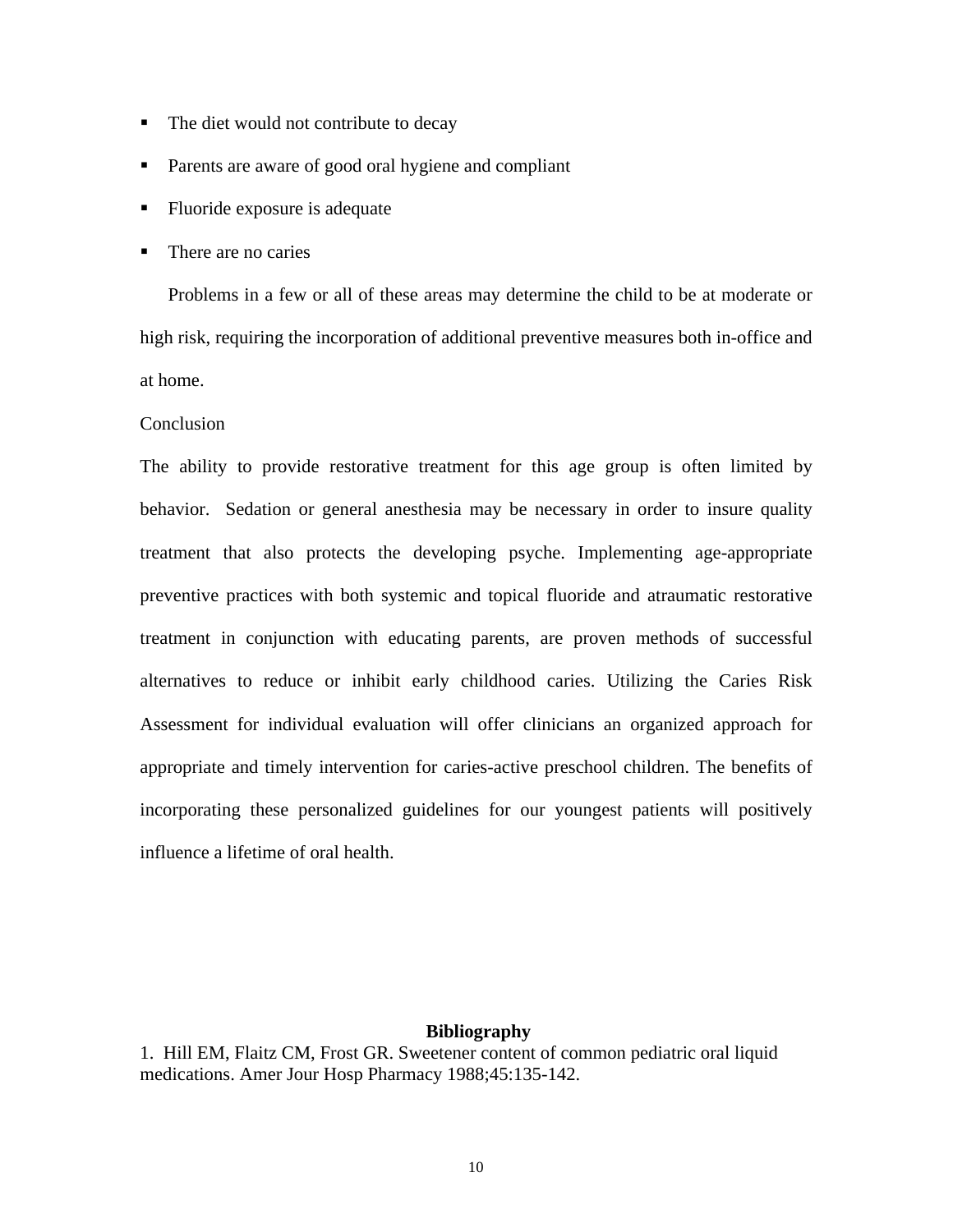2. Maguire A, Rugg-Gunn AJ, Butler TJ. Dental health of children taking antimicrobial and non-antimicrobial liquid oral medication long-term. Caries Res 1996;30:16-21.

3. Hong L, Levy SM, Warren JJ, Bergus GR et al. Primary tooth fluorosis and amoxycillin use during infancy. J Public Health 2004;64:38-44.

4. Behrendt A, Sziegoleit F, Muler-Lessmann V, Ipek-Ozdemir G et al. Nursing-bottle syndrome caused by prolonged drinking from vessels with bill-shaped extensions. J Dent Child 2001;68:47-50.

5. Autio JT, Courts FJ. Acceptance of xylitol chewing gum regimen by preschool children and teachers in a Head Start Program: A pilot study. Pediatr Dent 2001;23:71- 74.

6. Hildebrandt GH, Sparks BS. Maintaining mutans streptococci suppression with xylitol chewing gum. JADA 2000;131:909-916.

7. Soderling E, Trahan L, Tammiala-Salonen T, Hakkinen L. Effects of xylitol, xylitolsorbitol, and placebo chewing gums on the plaque of habitual xylitol consumers. Euro J Oral Sci 1997;105:170-177.

8. Wan AKL, Seow WK, Purdie DM, Bird PS et al. A longitudinal study of streptococcus mutans colonization in infants after tooth eruption. J Dent Res 2003;82:504-508.

9. Straetemans MME, van Loveren C, deSoet J, deGraaff J et al. Colonization with mutans streptococci and lactobacilli and the caries experience of children after the age of five. J Dent Res 1998;77:1851-55.

10. Wan AKL, Seow WK, Purdie DM, Bird PS, et al. Oral colonization of Streptococcus mutans in six-month-old predentate infants. J Dent Res 2001;80:2060-2065.

11. Slavkin HC. First encounters: Transmission of infectious oral diseases from mother to child. JADA 1997;128:773-779.

12. Lewis CW, Grossman DC, Domoto PK, Deyo RA. The role of the pediatrician in the oral health of children: a national survey. Pediatrics 2000;106:84-91.

13. Williams SA, Kwan SYL, Parsons S. Parental smoking practices and caries experience in pre-school children. Caries Res 2000;34:117-122.

14. Slavkin H. Streptococcus mutans, early childhood caries and new opportunities. JADA 1999;130:1787-1792.

15. Stookey G. Current status of caries prevention. Compend 2000;21:862-867.

16. Kiritsy MC, Levy SM, Warren JJ, Guha-Chowdhury N. et al. Assessing fluoride concentrations of juices and juice-flavored drinks. JADA 1996;127:895-902.

17. Heilman J, Kritsy MC, Levy SM, Wefel JS. Assessing fluoride levels of carbonated soft drinks. JADA 1999; 130:1593-1599.

18. Wan AKI, Seow WK, Purdie DM, Bird, PS et al. A longitudinal study of streptococcus mutans colonization in infants after tooth eruption. J Dent Res 2003;82:504-508.

19. Villena RS. An investigation of the transverse technique of dentifrice application to reduce the amount of fluoride dentifrice for young children. Pediatr Dent 2000;22:312- 317.

20. Pereira AC, Da Cunha FL, De Castro Meneghim M, Werner CW. Dental caries and fluorosis prevalence in a nonfluoridated Brazilian community: Trend analysis and toothpaste association. J Dent Child 2000;67:132-135.